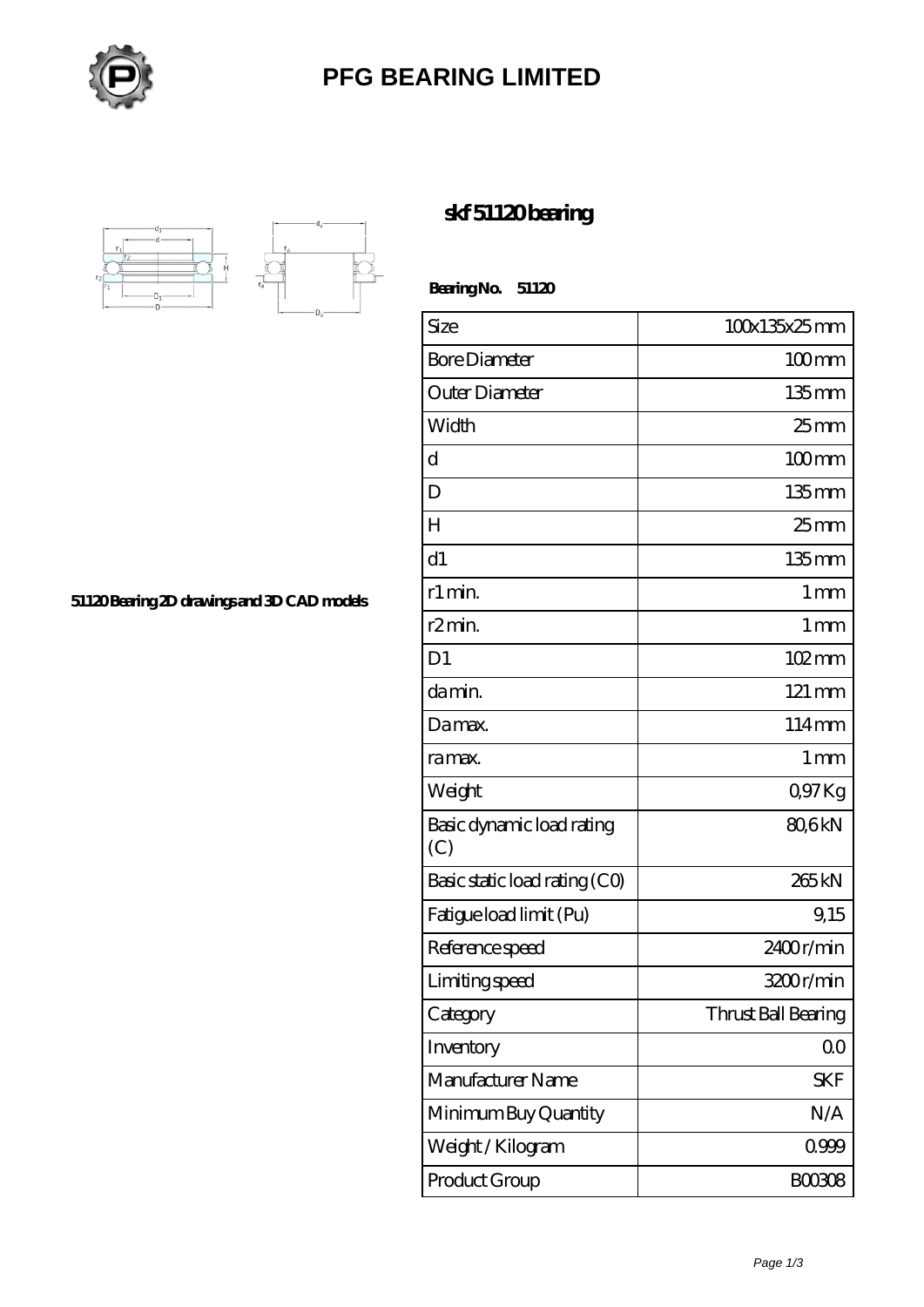

## **[PFG BEARING LIMITED](https://m.meatcuttersclub.org)**

| Rolling Element                        | <b>Ball Bearing</b>                                                                                                                                                         |
|----------------------------------------|-----------------------------------------------------------------------------------------------------------------------------------------------------------------------------|
| Thrust Bearing                         | Yes                                                                                                                                                                         |
| Single or Double Direction             | Single Direction                                                                                                                                                            |
| <b>Banded</b>                          | No                                                                                                                                                                          |
| Cage Material                          | Steel                                                                                                                                                                       |
| Precision Class                        | ABEC 1   ISO PO                                                                                                                                                             |
| Component Description                  | Roller Assembly Plus<br>Raceways                                                                                                                                            |
| <b>Other Features</b>                  | Single Row                                                                                                                                                                  |
| Long Description                       | 100MM Bore 1; 102MM<br>Bore 2, 135MM Outside<br>Diameter; 25MM Height;<br><b>Ball Bearing, Single</b><br>Direction; Not Banded;<br>Steel Cage; ABEC 1   ISO PO<br>Precision |
| Inch - Metric                          | Metric                                                                                                                                                                      |
| Category                               | Thrust Ball Bearings                                                                                                                                                        |
| <b>UNSPSC</b>                          | 31171507                                                                                                                                                                    |
| Harmonized Tariff Code                 | 8482105008                                                                                                                                                                  |
| Noun                                   | Bearing                                                                                                                                                                     |
| Keyword String                         | <b>Ball Thrust</b>                                                                                                                                                          |
| Manufacturer URL                       | http://www.skf.com                                                                                                                                                          |
| Manufacturer Item Number               | 51120                                                                                                                                                                       |
| Weight/LBS                             | 22                                                                                                                                                                          |
| Outside Diameter                       | 5315Inch   135Millimeter                                                                                                                                                    |
| Height                                 | 0.984 Inch   25 Millimeter                                                                                                                                                  |
| Overall Height with<br>Aligning Washer | OInch   OMillimeter                                                                                                                                                         |
| Bore 1                                 | 3937 Inch   100 Millimeter                                                                                                                                                  |
| Bore 2                                 | 4016Inch   102Millimeter                                                                                                                                                    |
| bore diameter:                         | $100$ mm                                                                                                                                                                    |
| static load capacity.                  | 265 <sub>kN</sub>                                                                                                                                                           |
| outside diameter:                      | $135$ mm                                                                                                                                                                    |